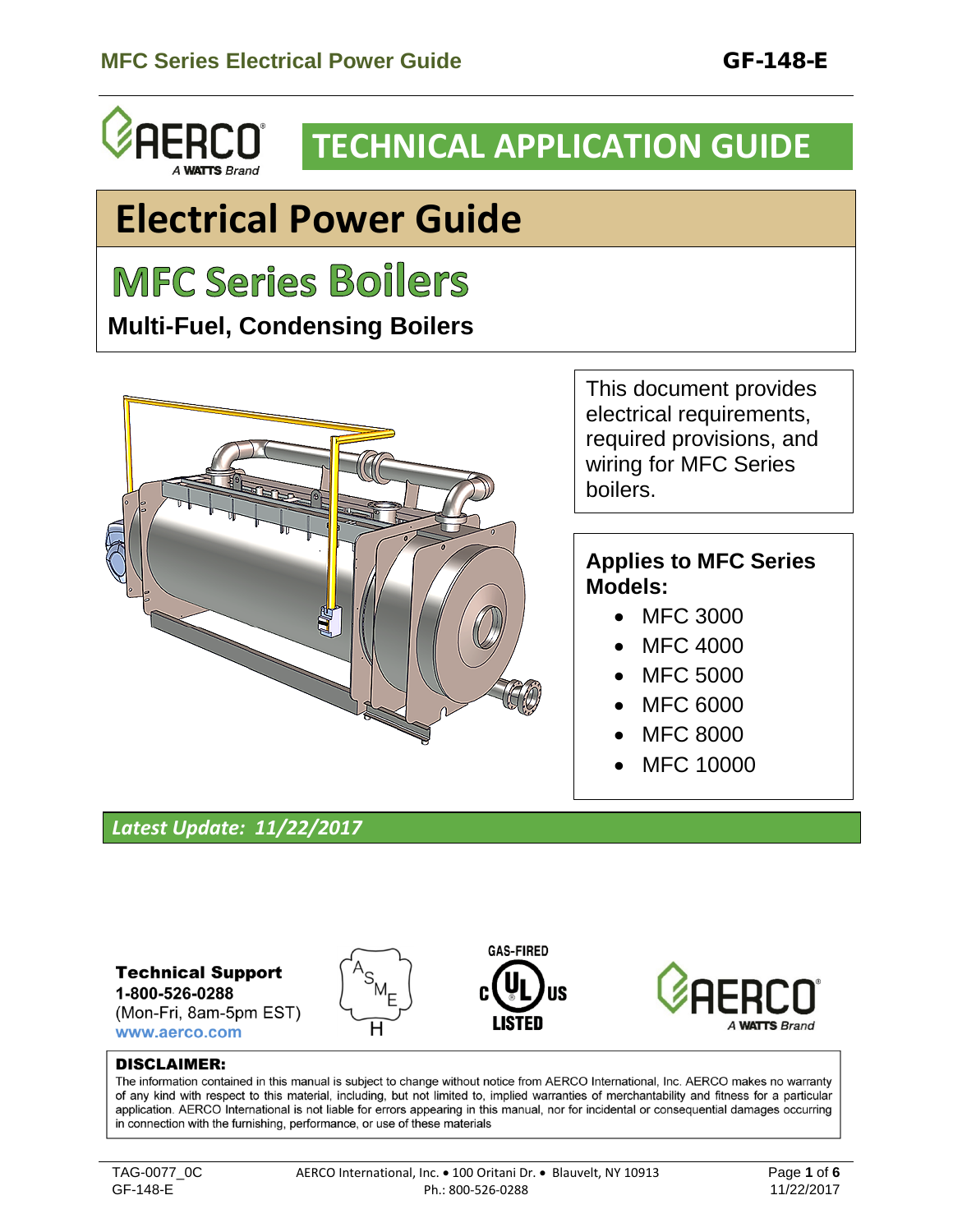

#### **SECTION 1: GENERAL**

The MFC series of boilers are knockdown boilers that require wiring connections to be done to the burner, as well as from the burner to the required safety devices on the boiler including; aquastats, low water cutouts, etc. This technical guide is intended to help designers provide electrical power wiring (line voltage) to the MFC Series units utilizing the Riello burner selection.

Control wiring details are provided in other publications, depending upon unit application. This document is intended only as a guide and therefore cannot include all possible alternatives, or unit applications. In order to comply with all codes and authorities having jurisdiction, designers and installers must plan the electrical wiring carefully and execute the installation completely. Emergency shutoffs, fusible fire switches, break glass stations, and other electrical requirements should be considered and installed whenever necessary.

### **SECTION 2: BOILER ELECTRICAL REQUIREMENTS**

All applications of the Riello burner on the MFC Series boiler require both 3∅ for the burner and includes a step-down transformer as standard to provide 120Vac power to the control portion of the burner. The burners are available in three voltage options:

| Multi-Fuel (Gas-Oil) Power Requirements (Amperage) |               |           |           |           |  |  |
|----------------------------------------------------|---------------|-----------|-----------|-----------|--|--|
| <b>MFC</b>                                         | <b>Burner</b> | 208/3Ø/60 | 460/3Ø/60 | 575/3Ø/60 |  |  |
| 3000                                               | <b>RLS120</b> | 20.0      | 15.0      | 15.0      |  |  |
| 4000                                               | <b>RLS160</b> | 30.0      | 15.0      | 15.0      |  |  |
| 5000                                               | <b>RLS160</b> | 30.0      | 15.0      | 15.0      |  |  |
| 6000                                               | <b>RLS160</b> | 30.0      | 15.0      | 15.0      |  |  |
| 8000                                               | <b>RLS300</b> | 40.0      | 20.0      | 15.0      |  |  |
| 10000                                              | <b>RLS300</b> | 40.0      | 20.0      | 15.0      |  |  |

| <b>Gas Burner Power Requirements (Amperage)</b> |               |           |           |           |  |  |
|-------------------------------------------------|---------------|-----------|-----------|-----------|--|--|
| <b>MFC</b>                                      | <b>Burner</b> | 208/3Ø/60 | 460/3Ø/60 | 575/3Ø/60 |  |  |
| 3000                                            | <b>RS68</b>   | 15.0      | 15.0      | 15.0      |  |  |
| 4000                                            | <b>RS120</b>  | 15.0      | 15.0      | 15.0      |  |  |
| 5000                                            | <b>RS160</b>  | 15.0      | 15.0      | 15.0      |  |  |
| 6000                                            | <b>RS160</b>  | 20.0      | 15.0      | 15.0      |  |  |
| 8000                                            | <b>RS300</b>  | 30.0      | 15.0      | 15.0      |  |  |
| 10000                                           | <b>RS300</b>  | 30.0      | 15.0      | 15.0      |  |  |

For Riello Burner models RLS 120 & 160 and RS 68,120 and 160, the power distribution block for field wiring connections (Diagram 2) is located on the *LEFT* hand side of the strip of terminal blocks, under the burner cover. For Riello burner models RLS 300 and RS300, the power distribution block for field wiring connections (Diagram 2) is located on the *RIGHT* hand side of the strip of terminal blocks, under the burner cover. All copper wire must be connected to the power distribution block.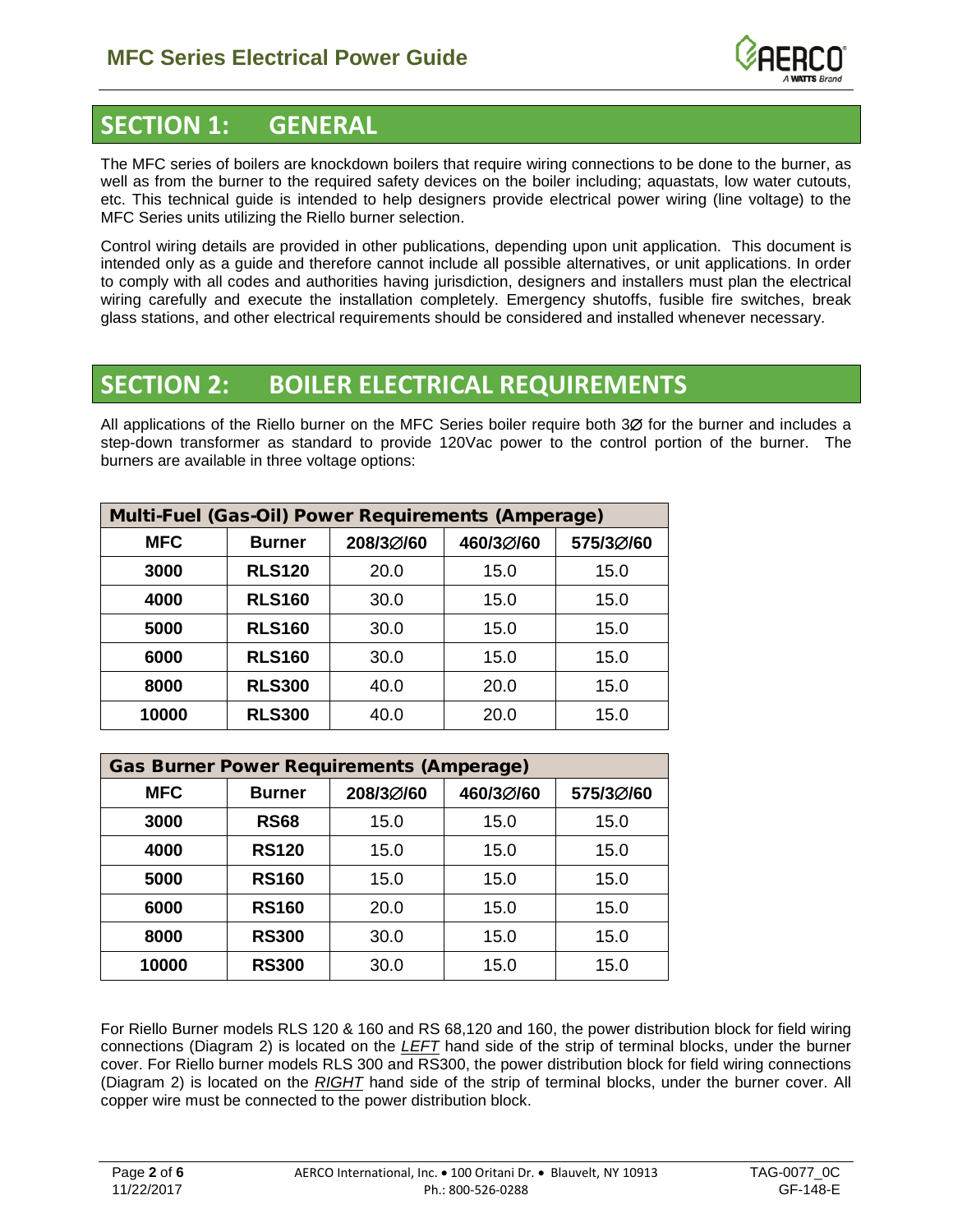



*Diagram 1: Service Disconnect Switch Typical Location*



*Diagram 2: Power Connections: RLS 120 &160 and RS 68, 120 & 160*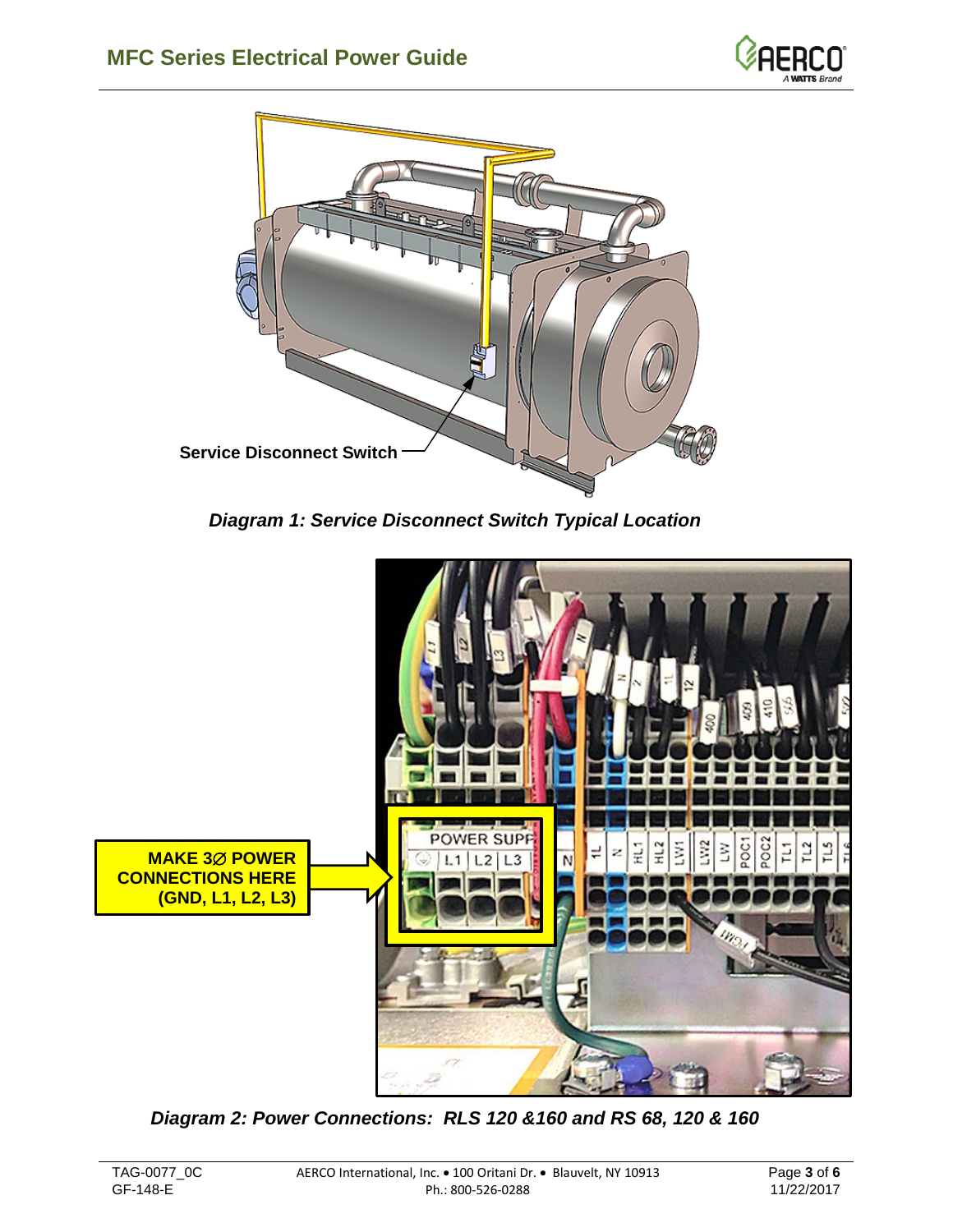#### **MFC Series Electrical Power Guide**





*Diagram 3: Power Connections: RLS 300 and RS 250 & 300*

### **SECTION 3: PROVISIONS FOR SERVICE**

Designers must provide emergency shutoffs and other devices to satisfy electrical codes. It is also recommended to provide an electrical shutoff disconnect switch of suitable load carrying characteristics on or near each MFC Series boiler. No electrical boxes or field components should be mounted to the surface of the boiler. The service disconnect switch should be mounted near the unit, as illustrated in Diagram 1. Wiring conduit, EMT, or other wiring paths should not be secured to the unit, but supported externally. Electricians should be instructed as to where the wiring conduit should be located, such as away from the relief valve discharge, drains, etc. All electrical conduit and hardware should be installed so that it does not interfere with the removal of any covers, inhibit service or maintenance, or prevent access between the unit and walls or another unit. It is recommended to have a flexible connection to the burner as the unit door swings open for servicing of the boiler flue passageways,

### **SECTION 4: BOILER WIRING**

A dedicated protected circuit should be provided from the power source to the boiler. No other electrical devices should be permanently wired on the same circuit. An emergency switch (electrical shutoff) must be in series with the power to the unit. For applicable wiring connections, refer to Diagram 4 below: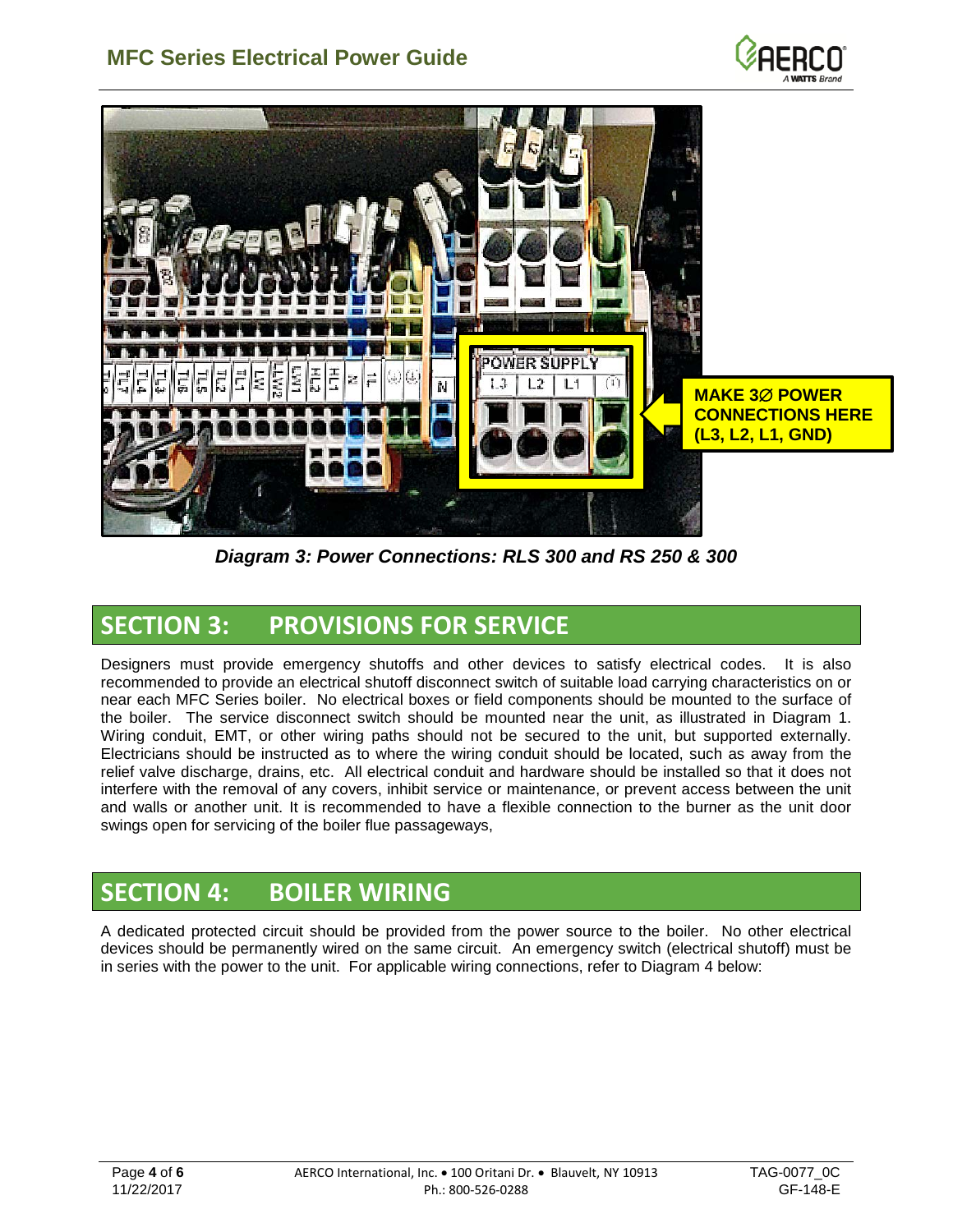

#### **SECTION 5: MULTIPLE UNIT WIRING**

Whenever multiple units are installed within the same mechanical spaces, electrical code requirements call for a single electrical shutoff for emergency use. It is the responsibility of the electrical designer to comply with local codes and regulations affecting an individual installation.



*Diagram 4: 208-230,460,575VAC/3*∅*/60Hz Field Power Connections*